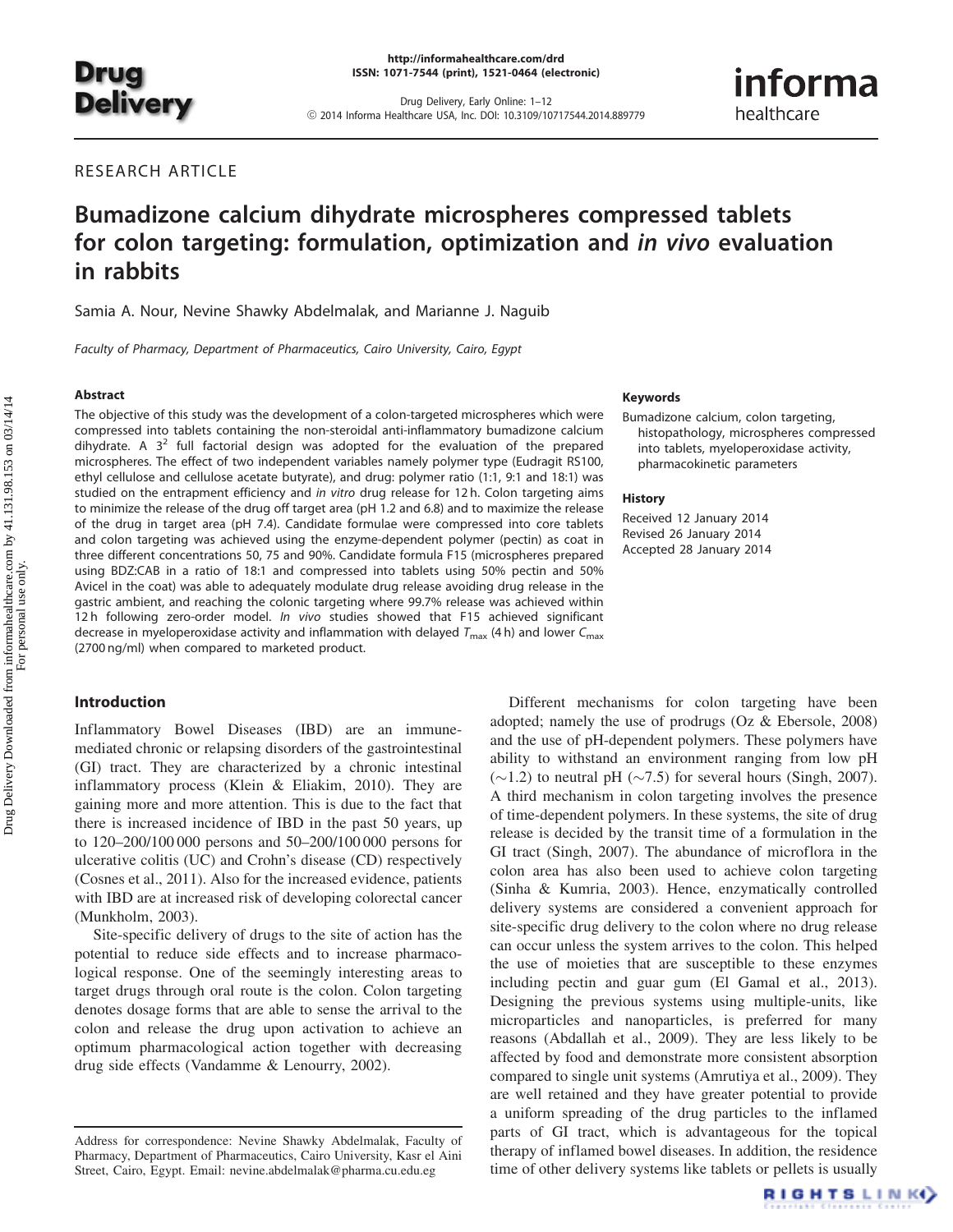<span id="page-1-0"></span>decreased by diarrhea, a common symptom of IBD (Meissner et al., [2006\)](#page-11-0)

Non-steroidal anti-inflammatory drugs (NSAIDs) are widely used in the treatment of chronic inflammatory conditions. In addition, they showed that a promising activity for the prevention and treatment of colitis but with tendency to cause gastric bleeding and form ulceration in the gastric lining (El-kamel et al., [2008\)](#page-11-0). Bumadizone calcium dihydrate (BDZ) is an acetic acid derivative NSAID. Formulation of BDZ into colon-targeted dosage forms will avoid these undesirable effects.

Literature search revealed that no previous studies were carried out to formulate colon-targeted dosage forms containing BDZ. The aim of this study was the development and evaluation of colon-targeted microspheres and compressing them into tablets containing BDZ to prevent drug release in the stomach, had an additional lag phase to retard drug release in the small intestine, and to deliver drug specifically to the colon to avoid gastrointestinal side effects of the drug and to increase the patient compliance. The promising dosage form was examined for its efficacy using acetic acid-induced rabbit colitis model in order to elucidate its usefulness as a specific drug delivery system for the treatment of ulcerative colitis. Finally, the pharmacokinetics of the drug was estimated following oral administration of the tablet to rabbits compared to marketed tablet.

# Materials and methods

#### Materials

Bumadizone calcium dihydrate (BDZ) and Octomol® tablets (110 mg) were kindly provided by October Pharma, Egypt. Cellulose acetate butyrate (CAB) was obtained from Aldrich Chemical Company, Germany. Ethyl cellulose N100 (EC), pectin and acetonitrile (HPLC grade) and methanol (HPLC grade) were purchased from Sigma Chemical Co., St. Louis, (USA). Avicel pH 101 (microcrystalline cellulose) was

Table 1. The experimental plan of the  $3<sup>2</sup>$  factorial design used for preparation of BDZ microspheres.

| Variables | Polymer type    | Drug: polymer ratio |
|-----------|-----------------|---------------------|
| Levels    | Eudragit RS100  | 1:1                 |
|           | Ethyl cellulose | 9:1                 |
|           | <b>CAB</b>      | 18:1                |

obtained from Morgan Chemical Industrial Company, Egypt. Eudragit® RS 100 was kindly provided from Degussa, Rohm GmbH and Co. KG, Pharma Polymer, Germany. Mannitol was generously supplied from Roquette, France. Poly vinyl alcohol (PVA; (Mw 88 000) and triethyl citrate were obtained from Acros Organics, Belgium. Dichloro methane was purchased from El Nasr pharmaceutical Chemical Company, Egypt. Pectinex (3000 FDU/ml), was purchased from Fluka Chemicals, Switzerland.

# Preparation of BDZ-loaded microspheres

A  $3<sup>2</sup>$  full factorial design was adopted to study the effect of two independent variables: (i) polymer type and (ii) drugto-polymer ratio. Three time-dependent polymers, namely, Eudragit® RS100, ethyl cellulose and CAB and three drugto-polymer ratios, namely, 1:1, 9:1 and 18:1 were used. Table 1 summarizes the independent variables along with their levels. Nine formulae were prepared as given in Table 2. PVA concentration, internal phase to external phase ratio and stirrer speed were kept constant and were selected based on preliminary studies (data not shown).

Microspheres were prepared according to quasi-emulsion solvent diffusion method (Jain et al., [2011\)](#page-11-0) using the different variables. Briefly the calculated amount of the drug, polymer and 400 mg triethyl citrate (plasticizer) were dissolved in 20 ml dichloromethane (internal phase). The resulting solution was poured onto a 200 ml of 0.5% PVA aqueous solution (external phase) saturated with 10% sodium chloride and 3% calcium chloride (to prevent the escape of the drug to the external phase) and stirred at 500 rpm. Stirring continued for 8 h until dichloromethane has evaporated completely. The formed microspheres were then separated by filtration, washed 4–5 times with 75 ml distilled water and left to dry at room temperature for 24 h.

# Characterization of the microspheres

# Scanning electron microscopy

For morphology and surface characteristics, candidate formula was taken and fixed on a scanning electron microscopy (SEM) holder with double sided adhesive tape and coated with gold–palladium under an argon atmosphere at room temperature and then the surface morphology of the microspheres was studied by scanning electron microscope (SEM) using a JEOL JXA 840A (Tokyo, Japan).

Table 2. Mean particle size (um), production yield, % entrapment efficiency, % of total drug released (mg%) 12h and desirability of the prepared BDZ-loaded microspheres (mean  $\pm$  SD,  $n = 3$ ).

| Formulation    | Polymer | Drug:polymer<br>ratio | Production<br>yield $(\%)$ | Theoretical drug<br>content $(\%)$ | Entrapment<br>efficiency $(\%)$ | Mean particle<br>size $(\mu m \pm SD)$ | Total<br>release | Desirability |
|----------------|---------|-----------------------|----------------------------|------------------------------------|---------------------------------|----------------------------------------|------------------|--------------|
| F1             | Eu      | 1:1                   | $79.31 + 2.02$             | 50                                 | $44 + 10.36$                    | $90.81 + 10.47$                        | 36.36            | 0.29         |
| F2             |         | 9:1                   | $75.69 \pm 3.36$           | 90                                 | $92.72 \pm 5.23$                | $106.46 + 46.61$                       | 64.23            | 0.73         |
| F <sub>3</sub> |         | 18:1                  | $67.38 + 4.34$             | 94.73                              | $99.77 + 1.25$                  | $142.23 + 38.5$                        | 79.81            | 0.79         |
| F4             | Ec      | 1:1                   | $75.35 \pm 5.58$           | 50                                 | $70.4 + 6.65$                   | $111.95 + 24.09$                       | 27.1             | 0.32         |
| F5             |         | 9:1                   | $71.49 \pm 3.78$           | 90                                 | $90.47 + 2.23$                  | $125.14 + 32.01$                       | 75.8             | 0.63         |
| F6             |         | 18:1                  | $75.41 \pm 1.88$           | 94.73                              | $97.77 + 0.77$                  | $138.64 + 17.4$                        | 96.68            | 0.87         |
| F7             | CAB     | 1:1                   | $45.45 + 5.23$             | 50                                 | $61.95 + 7.78$                  | $139 \pm 43.9$                         | 21.63            | 0.10         |
| F8             |         | 9:1                   | $58.81 + 3.9$              | 90                                 | $86.14 + 1.25$                  | $145.91 + 42.8$                        | 52.04            | 0.4          |
| F9             |         | 18:1                  | $80.2 + 1.04$              | 94.73                              | $96.83 + 1.22$                  | $147.95 + 22.2$                        | 99.1             | 0.96         |

Eu, Eudragit; Ec, ethyl cellulose; CAB, cellulose acetate butyrate.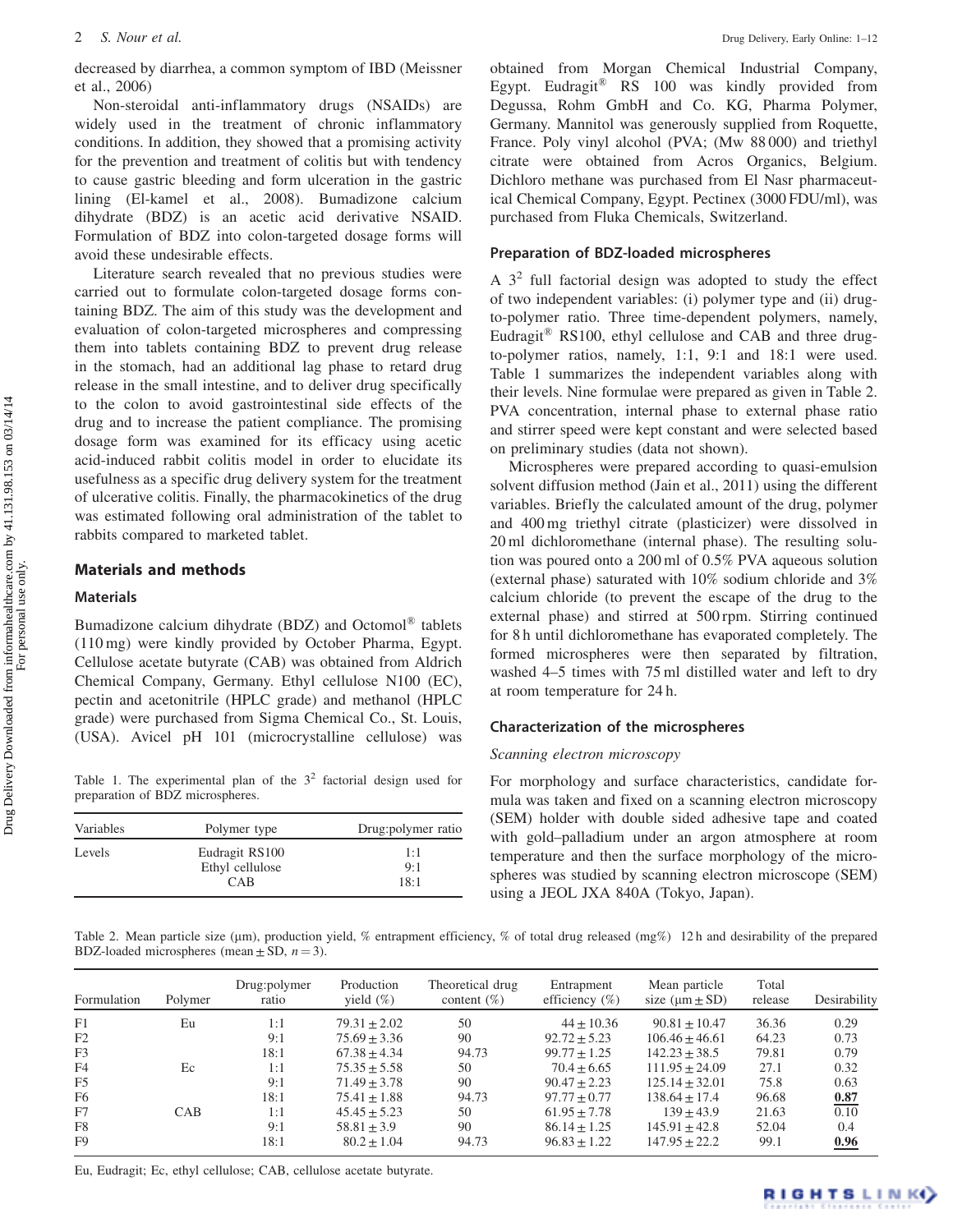#### Particle size analysis

Particle size analysis was performed using laser diffraction (LD) technique. Samples were measured in distilled water; diameters and particle size distribution of the prepared microspheres were determined using Mastersizer Laser Diffractometer (Malvern Instruments, Malvern, Worcestershire, UK).

### Determination of production yield and entrapment efficiency

The microspheres formed were collected and weighed. The percentage yield was determined using the following formula:

weight of microspheres

\nweight of solids added to the inner phase 
$$
\times
$$
 100

Fifteen micrograms of the prepared microspheres were crushed and stirred with 100 ml phosphate buffer (pH 7.4) for 24 h. The extract was filtered and the drug was assayed spectrophotometrically (UV–VIS spectrophotometer, Shimadzu UV 1601 PC, Kyoto, Japan) at  $\lambda_{\text{max}}$  of 234 nm after doing the necessary dilution (Verma et al., [2010\)](#page-11-0). To determine the entrapment efficiency the following formula was used:

$$
\frac{\text{actual weight of the drug in 15 mg microspheres}}{\text{theoretical weight of the drug in 15 mg microsphere}} \times 100
$$

#### Differential scanning calorimetry

Samples of the drug, blank microspheres and the candidate formula (F9) were heated in an aluminum pan at  $5^{\circ}$ C/min in an atmosphere of nitrogen to  $200\degree$ C. The differential scanning calorimetry (DSC) thermograms were recorded on a differential scanning calorimeter (DSC-60, Shimadzu, Kyoto, Japan).

#### X-ray diffraction

X-ray diffraction (XRD) patterns of pure BDZ, blank CAB microspheres and candidate BDZ loaded microspheres were determined at a voltage of 40 kV and a current intensity of 30 mA at a scanning speed of  $1^{\circ}$ C/min using a Philips PW 1729 X-ray diffractometer (Legroupe Interconnexion, Saint-Juire, Clubac, Canada).

#### In vitro drug release

Release of the drug from the microspheres was performed using USP dissolution tester type I (VK700 Dissolution Testing Station, Vankel Industries, Inc., NJ, USA). The baskets were covered by a piece of white muslin cloth (Lakshmana et al., [2009\)](#page-11-0) to prevent the escape of the microspheres to the release media. Accurately weighed microspheres equivalent to 110 mg of the drug were used in the dissolution study. The basket was rotated at 100 rpm. In vitro release studies were carried out at  $37 \pm 1$  °C in 900 ml of 0.1 N HCl containing 1% PEG 400 (to maintain sink conditions) for a period of 2 h followed by release in Sorensen's phosphate buffer pH 6.8 for 2 h then Sorensen's phosphate buffer pH 7.4 for 8 h to simulate the pHs pertaining to the stomach, proximal and middle small intestine (duodenum and jejunum), and distal small intestine (ileum), respectively (Saboji et al., [2012\)](#page-11-0). Aliquots were withdrawn in a predetermined time intervals, filtered then assayed spectrophotometrically for the drug at  $\lambda_{\text{max}} = 232.6$ nm in pH 1.2 and  $\lambda_{\text{max}}$  234 nm (Ali et al., [2012](#page-11-0)) in pH 6.8 and 7.4. The withdrawn samples were replaced with equal volume of the release media. The cumulative drug percent released was plotted against time. The experiments were performed in triplicate for each sample.

## Statistical analysis

The experimental results regarding production yield, entrapment efficiency and *in vitro* release after 12h were analyzed using Design Expert<sup>®</sup> 7.0 software (Design-Expert trial version 7; State-Ease Inc., Minneapolis, MN).

# Preparation of compression coated colon-targeted tablets

Based on the previously mentioned characterization, and the results of the main effects of the adopted factorial design two candidate formulae, namely, F6 (18:1 drug to EC) and F9 (18:1 drug to CAB) were chosen. Both formulae showed maximum yield and entrapment efficiency and the required drug release profile (minimum drug release in pH 1.2 and pH 6.8 and maximum drug release in pH 7.4). Microspheres of candidate formulae containing 110 mg drug was mixed with 15% Avicel, 2% sodium lauryl sulfate and mannitol as diluent to a total weight of 200 mg and were compressed with an applied force of 4000 kg using a single punch tablet machine equipped with concave punch 10 mm in diameter forming the core tablet (tablet single punch press machine, Royal Artist, Bombay, India). The core tablets were compressioncoated with 300 mg different coat mixtures (Table 3). Different pectin: Avicel mixture was used as outer shell for compression coating where pectin is considered as an enzyme

Table 3. Formulation of core and coat of different compression coated tablets for colon targeting.

|                   |                 | $Core*$                  |                                             |                    |                                  |                  |                | $\text{Coat}^*$ |  |  |
|-------------------|-----------------|--------------------------|---------------------------------------------|--------------------|----------------------------------|------------------|----------------|-----------------|--|--|
| Formula<br>code   | Polymer used    | Drug to<br>polymer ratio | Amount of<br>microparticles<br>weighed (mg) | 15% avicel<br>(mg) | 2% Sodium lauryl<br>sulfate (mg) | Mannitol<br>(mg) | Pectin $%$     | Avicel %        |  |  |
| F10<br>F11<br>F12 | Ethyl cellulose | 18:1                     | 119                                         | 30                 | 4                                | 47               | 90<br>75<br>50 | 10<br>25<br>50  |  |  |
| F13<br>F14<br>F15 | CAB             | 18:1                     | 120                                         | 30                 | 4                                | 46               | 90<br>75<br>50 | 10<br>25<br>50  |  |  |

Core\*: 200 mg core tablet; Coat\*: 300 mg coat tablet.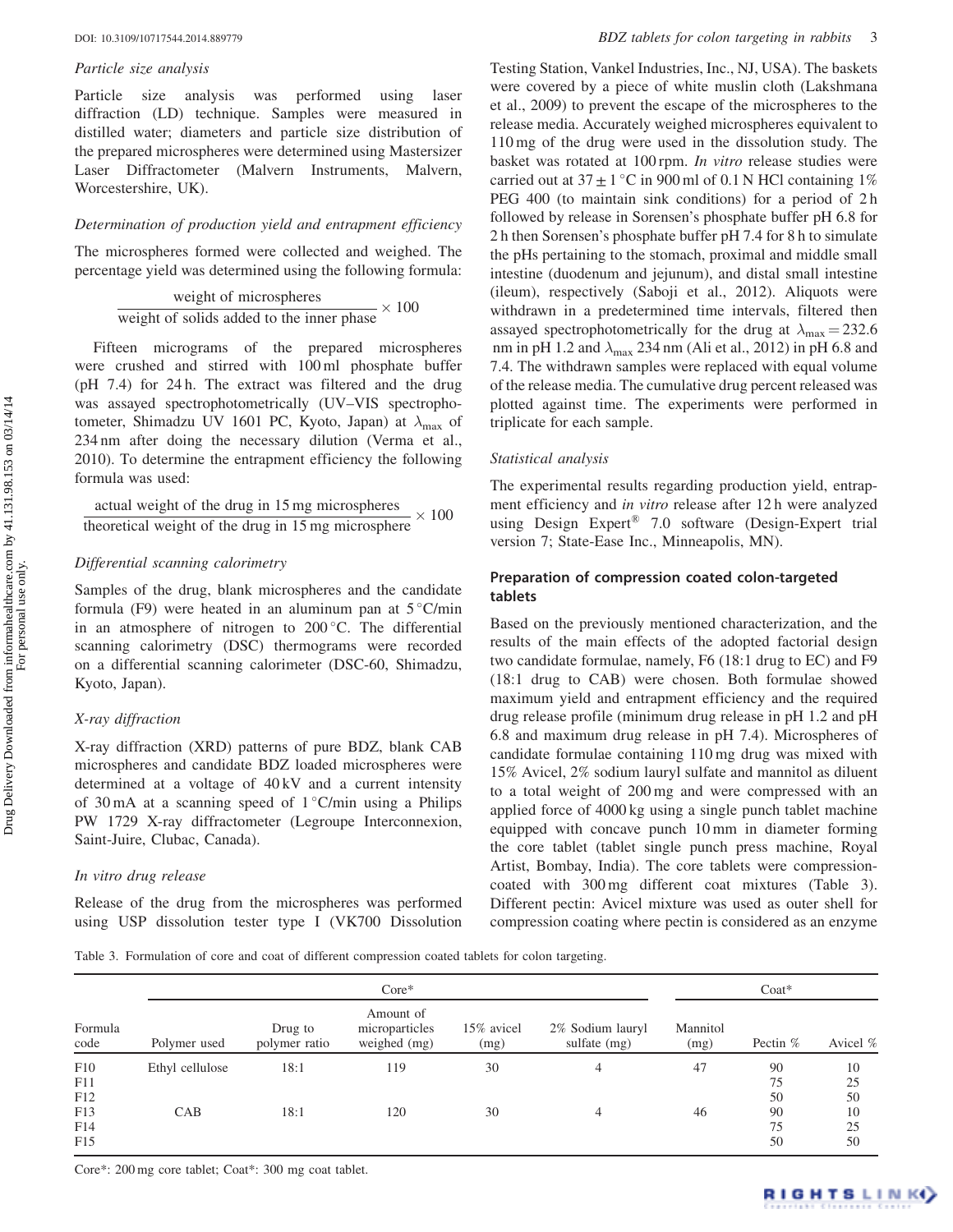dependent polymer to achieve colon targeting. Fifty percent of coating material (150 mg) was placed in the die cavity, and the core tablet was placed in the center followed by addition of the remainder of the coating material. The coating material was compressed around the core tablet using round flat punches (12 mm) on the same tabletting machine. The mixture of powders prepared as core materials were evaluated for their flow properties using angle of repose method (Singh et al., [2012\)](#page-11-0) and the prepared tablets were tested for weight variation, hardness, thickness and friability.

# In vitro drug release

Release of the drug from the compression-coated colontargeted tablets was performed like that of the prepared microspheres. The experiments tests were performed in triplicates. The release of the formulae that showed the required drug release profile (minimum drug release before target area pH 1.2 and pH 6.8 and maximum drug release in target area pH 7.4) were repeated in the presence of pectinase enzyme to simulate the colonic *in vivo* conditions.

# Kinetic modeling of the release profiles

The release profiles of the drug were fitted to zero-order, firstorder, Higuchi model and Korsmeyer–Peppas model (Costa et al., [2001\)](#page-11-0).

#### In vivo study

# Study design

In vivo study was done to compare the anti-inflammatory activity on colonic mucosa and the pharmacokinetics of BDZ from the candidate formula F15 and the marketed product Octomotol® tablets using a non-blind, two treatments and randomized design. The protocol of the study was approved by the Research Ethics Committee in the Faculty of Pharmacy, Cairo University, Egypt. The study was conducted in accordance with EC Directive 86/609/EEC for animal experiments.

Twelve New Zealand white rabbits of either sex weighing 2–2.5 kg were randomly distributed between four groups of equal number. Group I: normal animals, group II: animals with acetic acid induced ulcerative colitis, group III: animals with induced ulcerative colitis and treated with marketed tablets and group IV: animals with induced ulcerative colitis and treated with F15.

# Induction of colitis

Colitis was induced in rabbits following the method described by Hathaway et al. [\(2012\)](#page-11-0). Briefly, rabbits were fasted 24 h with free access to water before experimentation (Millar et al., 1996), a catheter was advanced rectally into the colon until its tip was 8 cm above the anus. The acetic acid/ethanol (1 ml of 5% acetic acid–30% ethanol) was retained in the colon for 30 s, after which the catheter was withdrawn.

# Treatment with BDZ

The dose of the drug was adjusted using the equation developed by Reagan-Shaw et al. [\(2008\)](#page-11-0). Bumadizone calcium

dihydrate formula (containing 15 mg) were administered, using per-oral intubation in rabbits of all groups except the control group, once daily till (not including) the day of scarification.

#### Sample collection

About 1 mL blood sample was withdrawn from the ear vein of the rabbits. The samples were collected into heparinized test tubes at time intervals of 0 (predose), 1, 2, 3, 4, 6, 8 and 12 h following oral administration of a treatment. Plasma was separated by centrifugation at 3000 rpm for 10 min, collected in polyethylene-capped tubes and stored at  $-20$  °C until analysis.

# Quantitation of BDZ in plasma

A simple HPLC method (Schroeder & Stevens, [2003\)](#page-11-0) was developed for the determination of BDZ in plasma. A Shimadzu HPLC system with UV–Visible detector: SPD-10 A, liquid chromatogram: LC-10AD, integrator: C-R6A, injector  $(20 \,\mu L)$ : 6E (Shimadzu, Japan). The analysis was carried out using Hypersil C18 column (Thermo Electron Corporation) with dimensions =  $150 \times 4.6$  mm and particle  $size = 5 \mu m$ . The mobile phase consisted of acetonitrile:water (65:35) v/v, adjusted to pH 3.5 with phosphoric acid. The mobile phase solution was filtered and degassed. The flow rate was 0.8 mL/min. The eluent was monitored at 234 nm. Flufenamic acid was adopted as an internal standard. A standard calibration curve was constructed by plotting peak area ratio of BDZ and flufenamic acid against BDZ concentration in plasma. Validation parameters, namely, linearity, accuracy, recovery, interday and intraday precision were tested.

#### Pharmacokinetics analysis

The pharmacokinetic parameters of the two treatments were estimated for each subject these include: maximum drug concentration  $C_{\text{max}}$  (ng/ml), the time to reach  $C_{\text{max}}$ ,  $T_{\text{max}}$ ,  $t_{1/2}$ and MRT.

# Scarification of animals

Rabbits were sacrificed 5 days after the induction of colitis and a piece (5 cm) of colon was removed 8 cm from the rectum (El-kamel et al., [2008](#page-11-0)). The separated part was cleaned of fat and mesenteric blot, washed with 0.9% (w/v) saline solution and plotted on a filter paper.

# Histopathological evaluation

Two tissue samples were excised from each colon and maintained in 10% (v/v) formalin in saline for histopathological evaluation. Sections of  $5 \mu m$  were stained with hematoxylin and eosin (Kucharzik et al., [2001\)](#page-11-0) and then examined using light microscope (Nikon, Tokyo, Japan) fitted with a Canon power shot G3 digital camera (Canon, Tokyo, Japan) and compared with control sample.

# Measurement of myeloperoxidase activity

The activity of myeloperoxidase (MPO), which is found in neutrophils, can be used for evaluating the degree of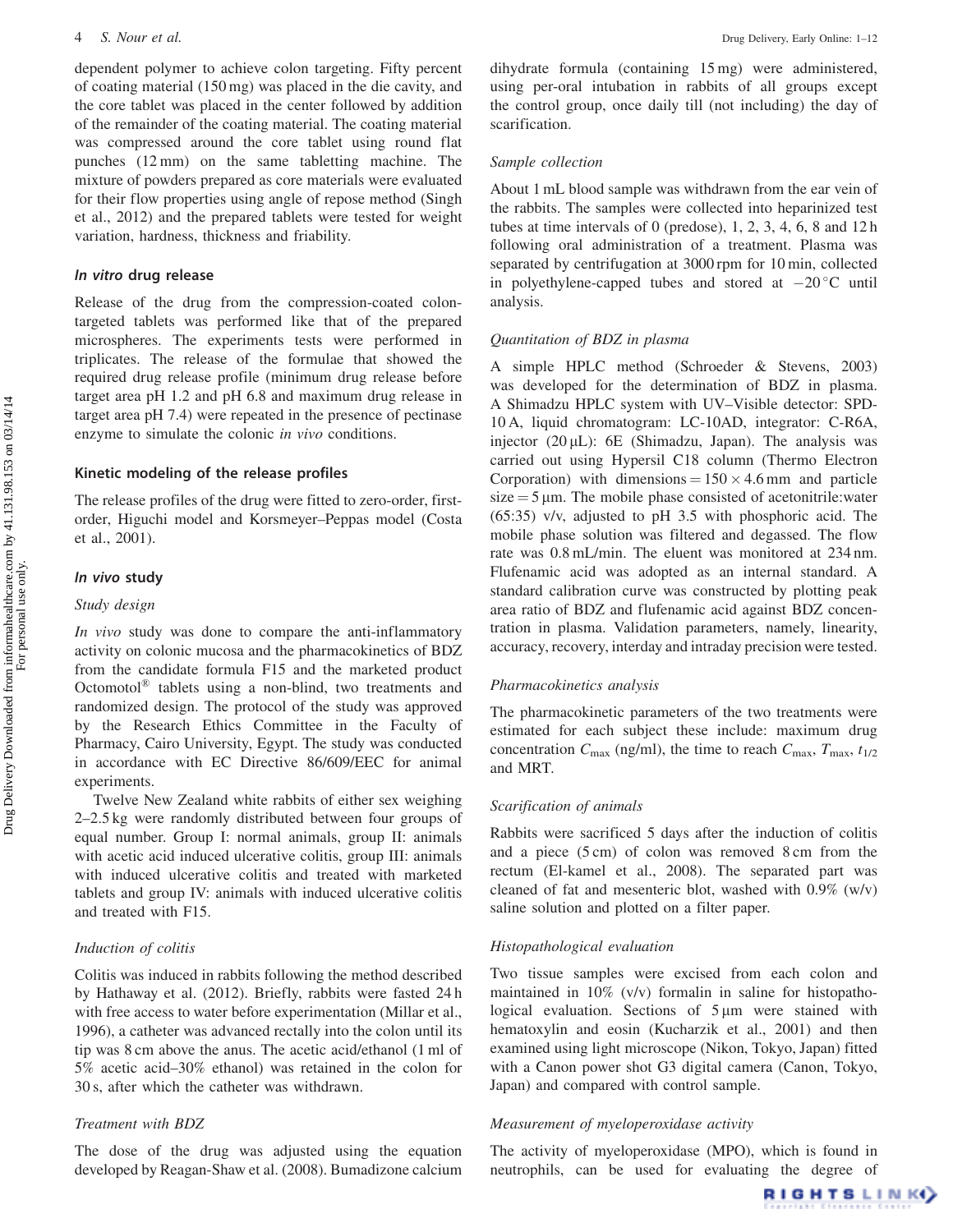inflammation in the intestine. The distal colon specimen (200 mg) was minced in a beaker (cooled on ice) containing 10 times its amount water for injection, transferred to a test tube and homogenized at 1000 rpm (Potter E1 Vejhem glass homogenizer, Poland) three times for 30 s each. The homogenate (0.5 mL) was mixed with 0.5 mL of HTAB buffer (0.5% HTAB in 50 mM phosphate buffer, pH 6.0) and the mixture was sonicated for 10 s and centrifuged at 10 000 rpm for15 min. The supernatant was assayed for MPO activity. MPO activity was measured spectrophotometrically (UV-1601 PC spectrophotometer, Shimadzu, Kyoto, Japan): 0.1 mL of supernatant was combined with 2.9 mL containing 0.167 mg/mL O-diansidine hydrochloride and 0.0005% hydrogen peroxide. The change in absorbance at 460 nm was measured every minute for 4 min. One unit of MPO activity is defined as the amount which degrades 1 mmol of the peroxide per minute at  $25^{\circ}$ C (Cui et al., [1994;](#page-11-0) Kucharzik et al., [2001](#page-11-0)). The results were expressed as the mean  $\pm$ standard deviation of the mean.

# Results and discussion

Because of its simplicity and reproducibility, quasi-emulsion solvent diffusion method was used for the preparation of microspheres. Triethyl citrate was added as plasticizer and the external phase was saturated with 10% NaCl and 3%  $CaCl<sub>2</sub>$  in order to favor the drug entrapment inside the microspheres. Nine BDZ microspheres formulations were successfully prepared and subjected to evaluation and the results were as follows.

# Scanning electron microscopy

Scanning electron microscopy of the dried microspheres revealed that the produced microspheres were spherical, non-aggregated with rough and porous surface (Figure 1). The pores might be induced by the diffusion of the solvent from the surface of the microspheres.



# Particle size analysis

The mean particle size of the obtained microspheres ranged from  $90.8$  to  $147.95 \,\text{\mu m}$  [\(Table 2\)](#page-1-0). Both studied factors, namely, polymer type and drug:polymer ratio had nonsignificant effect on the mean particle size  $p > 0.05$  (data not shown). This might be explained on the fact that particle size distribution of the microspheres was more dependent on the volume of dichloromethane and PVA concentration rather than on drug:polymer ratio (Lakshmana et al., [2009\)](#page-11-0).

# Production yield and entrapment efficiency

Results in [Table 2](#page-1-0) revealed that the production yield of the prepared microspheres varied from  $45.45 \pm 5.23\%$  (F7) to  $80.2 \pm 1.04\%$  (F9) while their entrapment efficiency was in the range of  $44 \pm 10.36\%$  (F1) to  $99.77\% \pm 1.25\%$  (F3).

# The effect of polymer type

Polymer type had a significant effect  $(p<0.05)$  on the percentage yield ([Figure 2\)](#page-5-0). It was found that CAB had lower percentage yield when compared to the other two polymers used. Jelvehgari & Montazam [\(2012](#page-11-0)) reported that CAB led to lower yield of theophylline microspheres when compared to Eudragit RS100. Similarly, polymer type had a significant effect  $(p<0.05)$  on the entrapment efficiency. Microspheres prepared using CAB showed lower entrapment efficiency when compared to the other two polymers. This could be due to the high-permeability characteristics of CAB which would facilitate the diffusion of part of the entrapped drug to the surrounding medium during the preparation of the microspheres (Jelvehgari & Maghsoodi, [2010\)](#page-11-0). On the other hand, microspheres prepared with ethyl cellulose showed the highest entrapment efficiency when compared to the other two polymers. This may be due to higher viscosity obtained in case of ethyl cellulose N100 when compared to Eudragit RS100 and CAB, decreasing drug diffusion to the outer phase and forcing it to stay in the microspheres formed resulting in higher entrapment. These findings are in accordance with the results reached by Swetha et al. ([2011\)](#page-11-0) who formulated etodolac microspheres using ethyl cellulose and Eudragit RS100 as polymers.

#### The effect of drug to polymer ratio

Increasing polymer to drug ratio led to a significant increase in production yield  $(p<0.05)$  [\(Figure 2\)](#page-5-0) This could be attributed to a slight increase in the inner phase viscosity providing more time for the droplet formation and improving yield also might lead to reduced diffusion rate of dichloromethane from concentrated solutions into aqueous phase. Our results are in accordance with Baykara ([2003\)](#page-11-0) who found that increasing drug to polymer ratio with keeping amount of the polymer constant led to an increase in production yield. Similarly, the entrapment efficiency of the prepared microspheres was found to increase significantly with increasing drug: polymer ratio. The higher drug entrapment efficiencies were obtained at the higher drug: polymer ratios (F3, F6 and F9). This may be because increasing drug loading would increase the drug concentration difference Figure 1. SEM of F9. between that in the microsphere and in the surrounding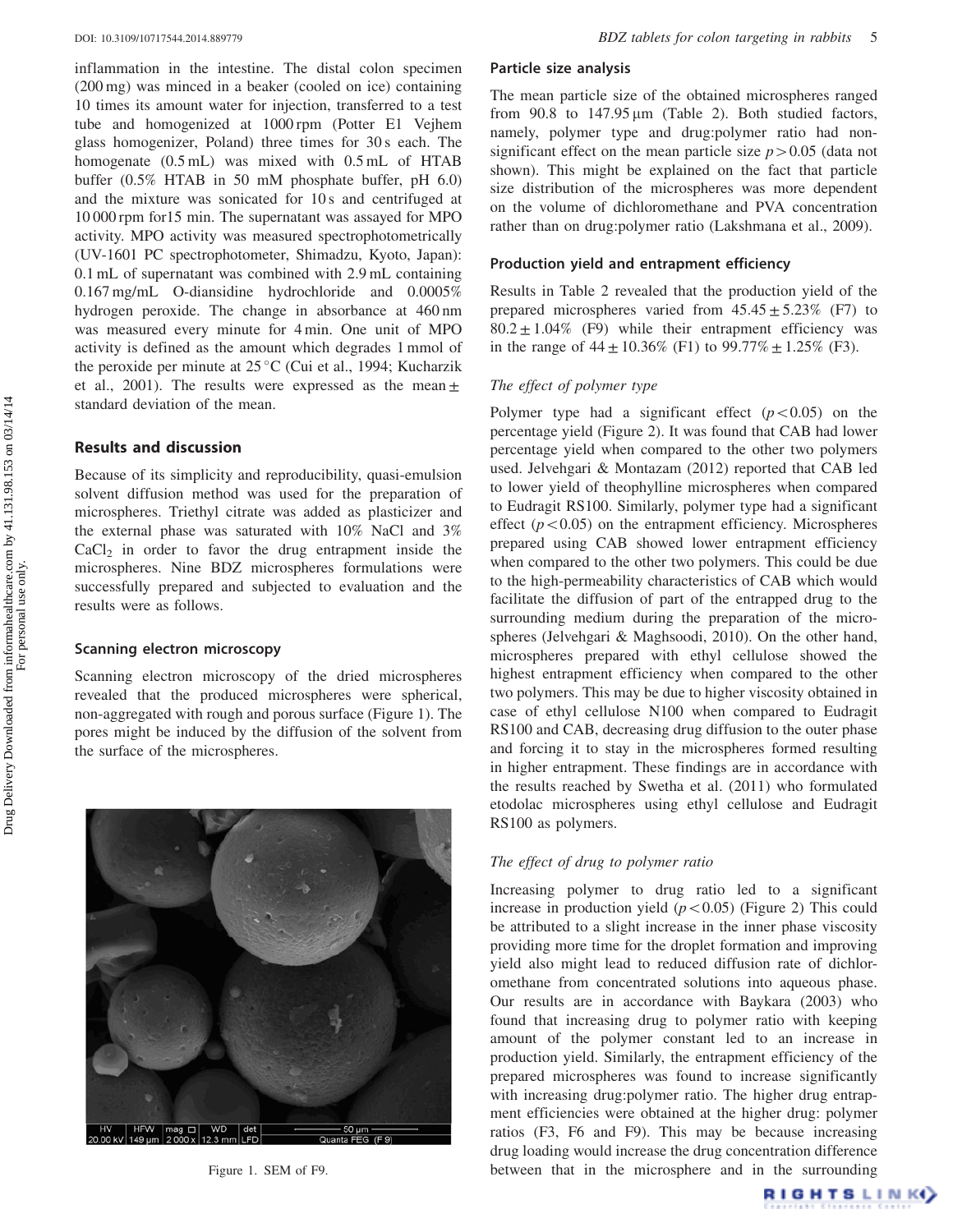<span id="page-5-0"></span>Figure 2. Main effects of the different factors according to  $3<sup>2</sup>$  factorial design on the yield and entrapment efficiency: polymer type (A) and drug:polymer ratio (B).



release medium which increase the driving drug release force, another reason could also be that the use of the higher amounts of BDZ when preparing microspheres caused slightly an increased viscosity of the dispersed phase. Increasing the viscosity of the internal media decreased the drug diffusion from the formed microspheres giving the drug enough time to be entrapped inside the particles formed. When dichloromethane diffused out, nearly all of the dispersed phase was converted to the form of solid microspheres and separated particles appear, furthermore, the highest drug entrapment efficiency of these formulations could be explained through the fact that the amount of drug in per unit polymer is greater than that in other formulations (Jelvehgari et al., [2006](#page-11-0)).

# Differential scanning calorimetry

The DSC thermogram of pure BDZ showed that an exothermic peak associated with crystal melting at  $158\,^{\circ}$ C (Figure 3). On the other hand, the amorphous blank polymer did not show any fusion peak or phase transition, but showed a broad signal around 144–166 °C. The DSC thermogram of BDZ-loaded CAB microspheres (F9) showed a broad signal around  $63.94-88.19 \degree C$ . The peak corresponding to the melting point of BDZ disappeared. This could be attributed to the possible change of the drug to an amorphous form. To confirm the previous suggestions, X-ray diffraction studies were conducted.



Figure 3. DSC thermograms of pure drug, blank microspheres and BDZ-loaded microspheres (F9).

# X-ray diffraction

X-ray diffraction studies were done to investigate the crystalline status of the samples. The peak position (angle of diffraction) is an indicative of a crystal structure and peak heights are the measures of samples crystallinity in a diffractogram [\(Figure 4\)](#page-6-0).

The diffractogram of BDZ shows three intense peaks at three different  $\theta$  of 5.8°, 15.41° and 20.31°. The respective signal heights were 4080.31, 147.43 and 516.7, respectively. This was indicative of the crystallinity of the pure drug. While the diffractogram of plain microspheres shows three different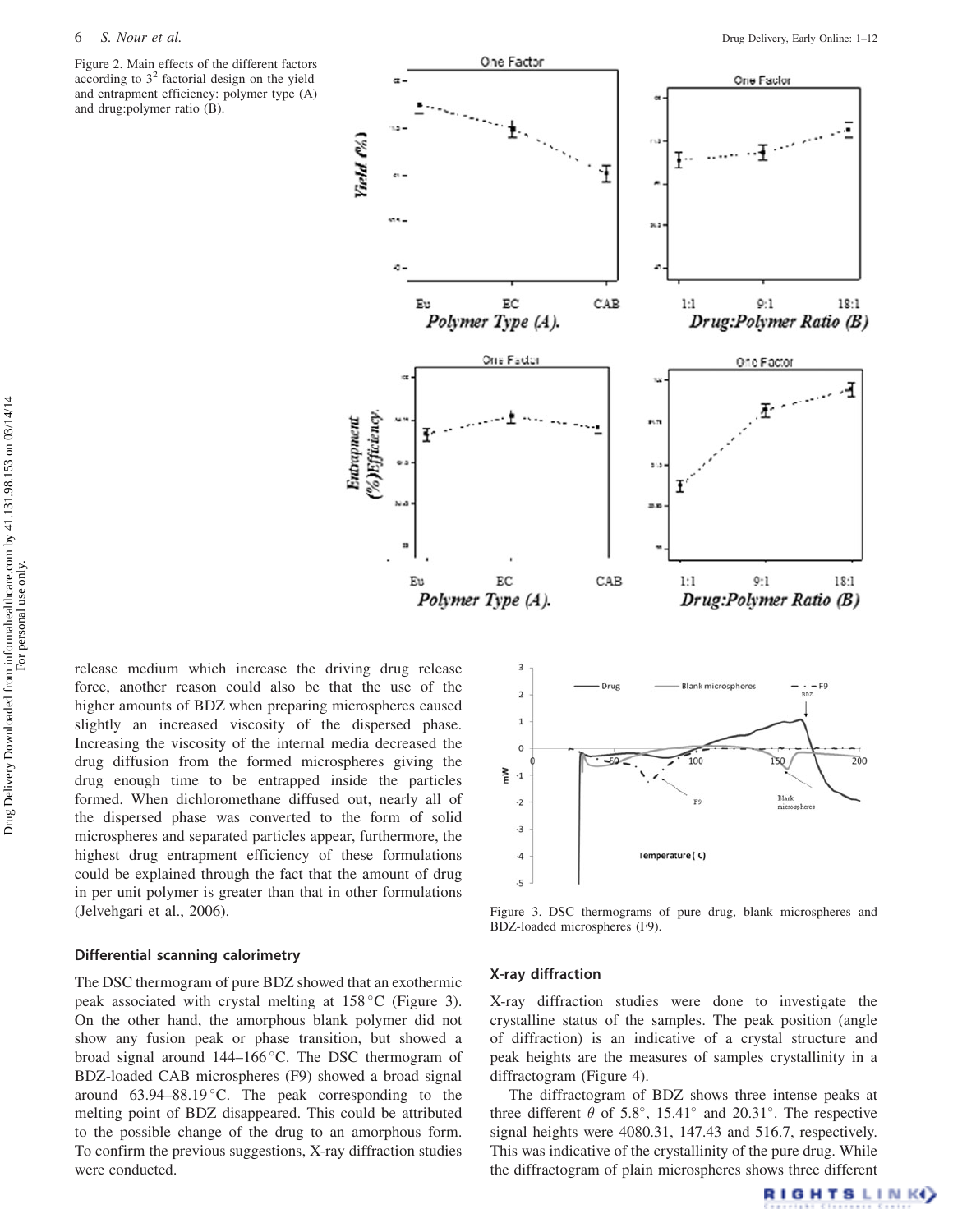<span id="page-6-0"></span>

Figure 4. X-ray diffractograms of (a) pure drug, (b) blank microspheres and (c) BDZ-loaded microspheres (F9).

Figure 5. Release profile of BDZ from the prepared microspheres in gradient pH system (pH 1.2 for 2 h, pH 6.8 for 2 h and pH 7.4 till the end of 12 h).



peaks and three different angles namely  $6.56^{\circ}$ ,  $20.175^{\circ}$  and 44.45°. The respective signal heights were 1564.98, 1435.08 and 102.88, respectively. The loaded microspheres (F9) had two different peaks and two different angles, namely, 5.584 and 20.29° with heights of 1121.37 and 545.49, respectively. These results showed that a decrease in intensity of the peaks of the pure drug which favored the entrapment of the drug in the formed microspheres and changing of the drug from crystalline to amorphous form.

# In vitro release studies of BDZ from the microspheres formulations

The *in vitro* release of the drug was done on a gradient pH basis so as to mimic the *in vivo* conditions (Saboji et al., [2012\)](#page-11-0). Release profile of BDZ from the prepared microspheres are shown in (Figure 5). The results revealed that the marketed bumadizone tablet and bumadizone powder showed fast dissolution when compared to the prepared microspheres as they showed 100% release after 3 and 4 h, respectively. The percentage of BDZ released from the prepared microspheres was found to be low for the initial 2 h in 0.1 N HCl, it was found to vary between 3.71% for F7 prepared using CAB in a drug to polymer ratio of (1:1) and 14.11% for F5 prepared using ethyl cellulose in a drug to polymer ratio of (9:1). Upon replacing 0.1 N HCl with phosphate buffer pH 6.8 for another 2 h, the percentage of BDZ released increased to 15.35% and to 50.82% for F7 and F5, respectively. On the other hand, the total BDZ released after 12 h from the prepared microspheres varied between 21.63% for F7 prepared with CAB in a drug:polymer ratio (1:1) and 99.1% for F9 prepared with CAB in a drug:polymer ratio of (18:1). To evaluate the effect of polymer type and drug:polymer ratio on the release profile, statistical analysis was done using design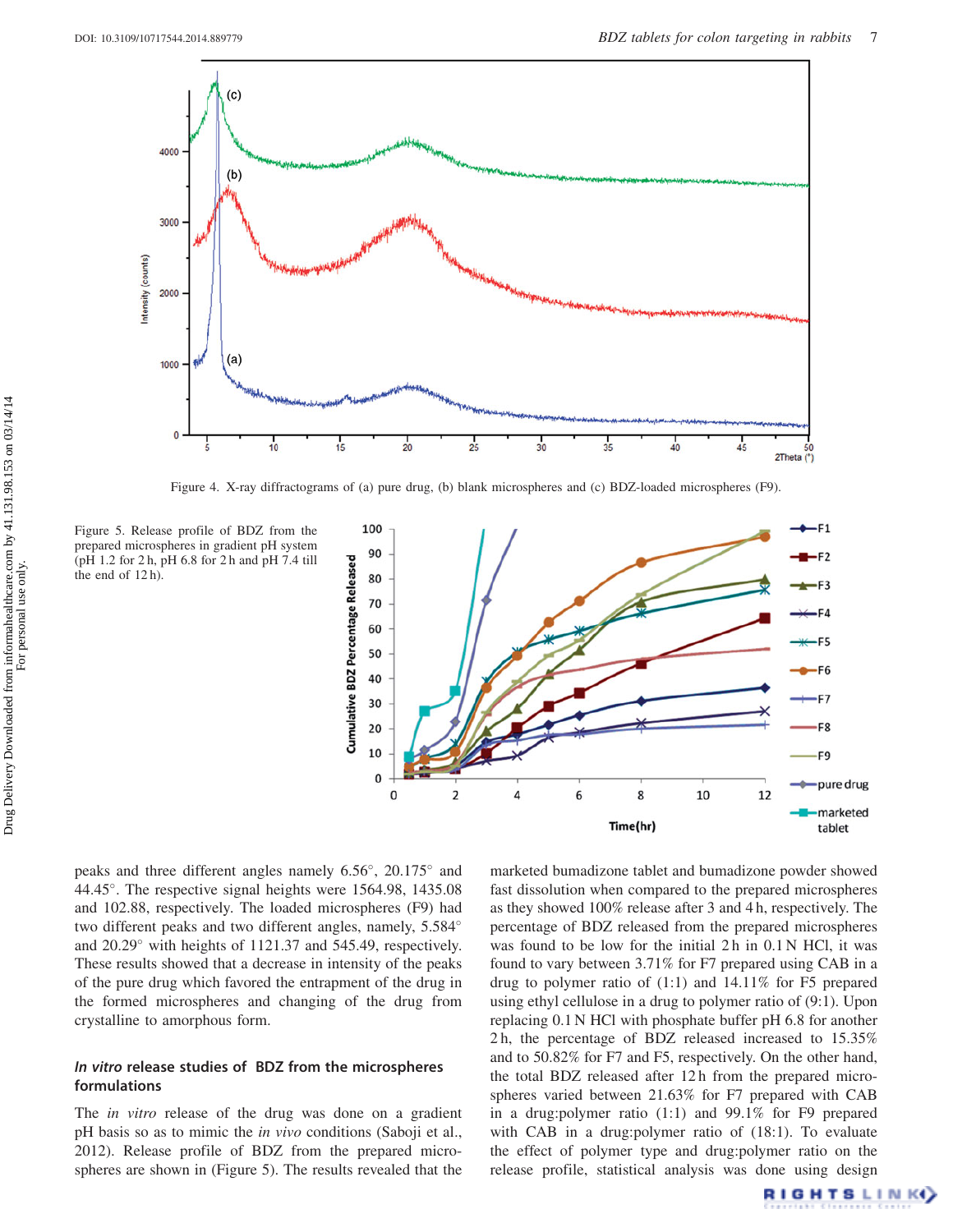expert software. (Design- Expert trial version 7; State-Ease Inc., Minneapolis, MN, USA). Both factors had a significant effect on the total percentage released after 12 h ( $p<0.05$ ).

# Effect of drug:polymer ratio

Increasing drug:polymer ratio led to an increase in percentage of the drug released. This may due to that there was more drug than the polymer in the formed microspheres which led to an increase in entrapment efficiency and more homogenous drug distribution and consequently higher release. Also decreasing the polymer concentration in the formed microspheres, might facilitate drug diffusion to the release media. The increase in the rate and extent of drug release upon decreasing the polymer concentration might be due to the hydrophobic character of BDZ which hindered its delivery through the hydrophobic coat. Therefore, the diffusion of BDZ through the polymer wall became the controlling step of drug release. Delay in drug release at higher polymer concentration could be also attributed to the formation of thicker coating membranes, where 1:1 drug to polymer ratio contains 50% polymer, increasing drug concentration decreased polymer amount in formed microspheres as 9:1 ratio contains 90% drug and 10% polymer and 18:1 ratio contains 94.7% drug and 5.3% polymer.

# Effect of polymer type

The used time-dependent polymers, namely, Eudragit® RS 100, Ethyl cellulose and CAB are known to be of hydrophobic nature, insoluble in water and buffers and are mainly used for sustainment of drug release (Rowe et al., [2006](#page-11-0)). In this study, ethyl cellulose and CAB showed faster release when compared to Eudragit® RS100. This could be attributed to the difference in permeability between the three polymers. Eudragit<sup>®</sup> RS 100 are copolymers of methacrylic acid and methyl methacrylate with known low permeability. Kotagale et al. [\(2011\)](#page-11-0) reported that ranitidine hydrochloride microspheres prepared using ethyl cellulose showed higher and faster release if compared to microspheres prepared using Eudragit® RS 100 or combination of both ethyl cellulose and Eudragit®. Another reason for the slow release of BDZ from Eudragit® RS100 when compared to ethyl cellulose and CAB could be a possible interaction between the positively charged Eudragit RS100 and the negative charge of the drug.

Although F3, F6 and F9 showed higher % of drug released after 12 h which was 79.81, 96.98 and 99.1%, respectively. Unfortunately, none of the developed microspheres showed the desired drug release profile which must be less than 20% before target area (pH 1.2 and 6.8) so further optimization was required.

The aim of optimization of pharmaceutical dosage formulation is generally to determine the levels of variables from which a robust product with high quality characteristics may be produced. Design Expert® software was used to determine the best desirability for further optimization. The criteria selected were maximizing the yield, entrapment efficiency and total drug released after 12 h and minimizing the percentage of BDZ released before target area (pH 1.2 and 6.8). It excluded particle size as it was statistically insignificant.

Formulae F6 and F9 were chosen (Table 2) with a desirability of 0.963 and 0.872, respectively, for further optimization (to be compressed into tablets in order to decrease the percentage of drug released in pH 1.2 and 6.8). It is well known that desirability increases as this number closes to 1.

#### Pre-compression parameters

The value of angle of repose of the powders (different core and coat blends) ranged from  $19.91 \pm 2.02^{\circ}$  to  $23.32 \pm 1.02^{\circ}$ indicating good flow properties. The angle of repose is considered as a characteristic of the internal friction or cohesion of the particles. Powders with angle of repose above  $50^\circ$  have unsatisfactory difficult flow properties, 25–40 $^\circ$ reasonable flow potential, whereas minimum angles close to  $25^{\circ}$  correspond to very good flow properties (Jones, [1988](#page-11-0)).

# Post-compression parameters

All prepared tablet formulations met the British Pharmacopeia (Ivy Leaf, 2007) requirements for drug content and weight variation. The average drug content of the prepared formulations was found to be  $101.44\% \pm 1.25$ while the average thickness ranged from  $4.47 \pm 0.85$  to  $4.79 \pm 0.3$  mm. None of the formulated tablets deviated from the average weight  $(500 \text{ mg})$  by more than  $5\%$ , indicating that all formulae fulfilled the pharmacopoeial specifications for weight variation.

According to the British Pharmacopeia hardness values between 4–6 and friability value  $\langle 1\%$  are considered acceptable. Hardness of the prepared tablets was within the acceptable range except F10 and F13 that had hardness values of 2.89 and 3.36 kg. The friability of the prepared tablets was within the compendial limits except F10 and F13 which had friability of 1.47 and 1.37%, respectively, that exceeded the pharmacopoeial limitation.

# In vitro release of BDZ from compression coated tablets

The release profiles of BDZ from the compression coated tablets in pH gradient system are shown are shown in [Figure 6](#page-8-0).

Compression of the microspheres into coated tablets led to a decrease in the percentage of drug released in pH 1.2 and 6.8 when compared to the drug released from the corresponding microspheres [\(Figure 5\)](#page-6-0).

All prepared tablets showed less than 20% of BDZ released in pH 1.2 and 6.8. F12, F14 and F15 showed 66.23, 67.9 and 79.42% of BDZ released after 12 h, respectively. This decrease in drug release might be attributed to the presence of pectin that acted as an additional barrier in front of the drug release before target area. Pectin may also have enabled drug targeting due to its bioactivity (Allena et al., [2012\)](#page-11-0).

To evaluate the effect of core polymer type and pectin concentration in the coat on the total percentage of drug released, statistical analysis was done using Design Expert® software. Both factors had a significant effect  $(p<0.05)$  on the total percentage released after 12 h.

Drug released from the compression-coated tablets increased as the percentage of pectin in the coat decreased. This might be because polymer (pectin) becames hydrated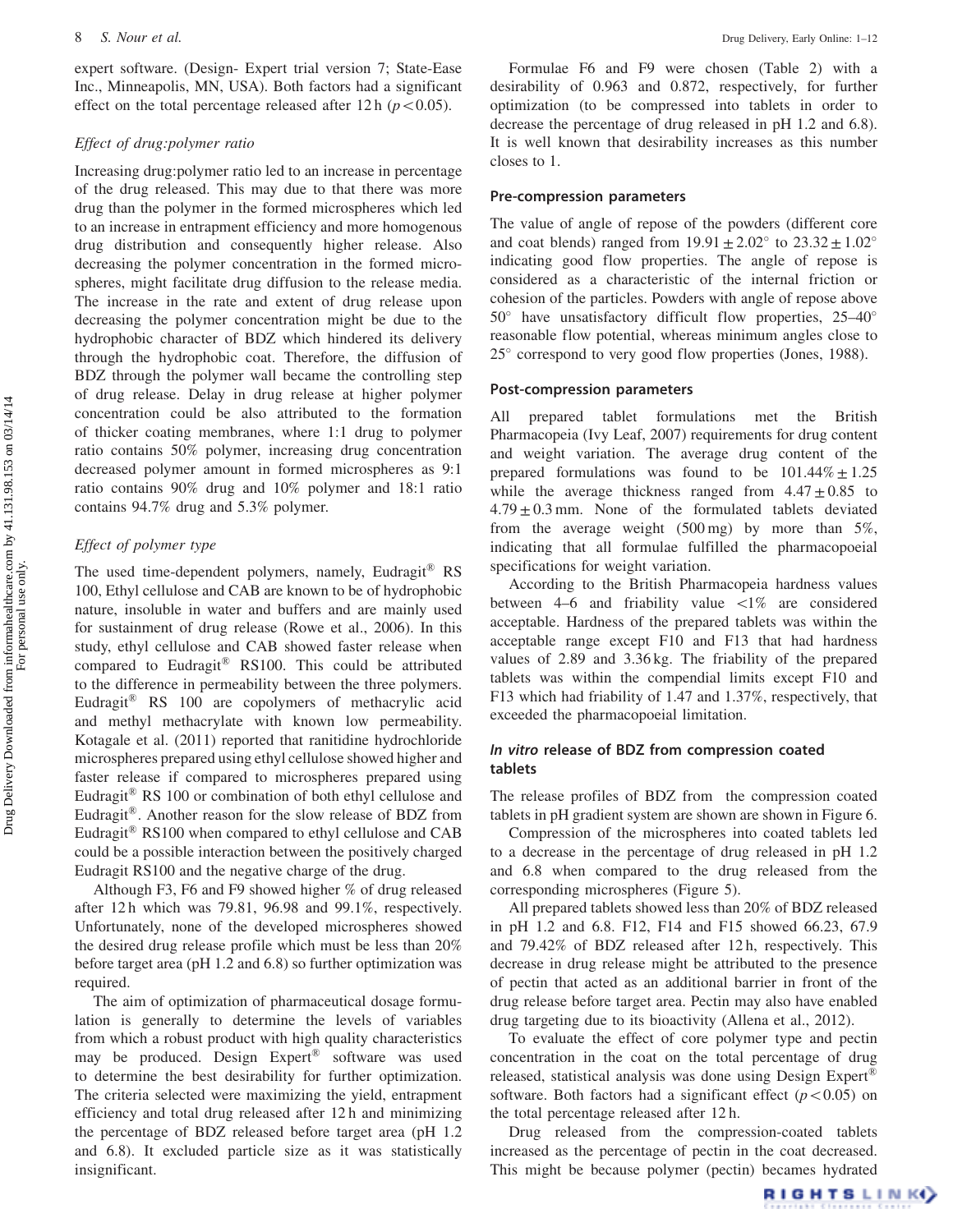<span id="page-8-0"></span>Figure 6. Release profile of BDZ from compression-coated colon-targeted tablets in gradient pH system (pH 1.2 for 2 h, pH 6.8 for 2 h and pH 7.4 till the end of 12 h).





Figure 7. Interaction line plots showing the effect of core type and pectin concentration on the total percentage of drug released after 12 h.

and forms a viscous gel layer that slowed down further seeping-in of dissolution fluids towards the core tablets (Patel et al., [2010](#page-11-0)). The interaction line plots (Figure 7) show that the effect of the polymer type varied according to the pectin concentration used. At different pectin concentration, CAB showed higher drug release when compared to ethyl cellulose. This effect was prominent at 90% pectin but less clear at lower pectin concentrations. This could be attributed to higher permeability characteristics and lower viscosity of CAB when compared to ethyl cellulose. Ethyl cellulose is one of the most widely used water-insoluble polymers in film-coating to achieve extended drug release. In order to evaluate enzyme-triggered drug release of pectin compression-coated tablets, 7.4 to simulate the degradation of the polymers by the microflora (Turkoglu & Ugurlu, [2002](#page-11-0)).

Using Design Expert software, F12 and F15 were selected and their release was repeated with the addition

of 1 ml of pectinolytic enzyme to Sorensen's buffer (pH 7.4; F12P and F15P). Results are illustrated in ([Figure 8](#page-9-0)). The results revealed that there was an increase in release of the drug in target area pH 7.4 in the presence of pectinolytic enzyme that hydrolyzed pectin in the coat formulation. The presence of pectinolytic enzyme in pH 7.4 led to hydrolysis of the pectin of the coat, hence decreasing the barrier in front of the drug together with forming channels in the coat. This in return allowed the release media to reach the core, releasing the drug (Okafor et al., [2010](#page-11-0)). F15 achieved the lowest percentage of drug released before target area (pH 1.2 and 6.8) of 7.26% and maximum percentage of drug released in target area ( $pH = 7.4$ ) of 72.16%. After the addition of 1 mL pectinase enzyme the percentage of BDZ released increased from 72.16% to 99.7% after 12 h.

Kinetic analysis of the release profiles of the compressioncoated colon-targeted tablets are shown in Table [4](#page-9-0). In all tested formulations, calculated *n* values were  $>0.89$  indicating a super case II release. A super case II release mechanism usually indicates that polymer erosion is the technique involved in the release of the drug. It occurs when the erosion rate of the polymer is higher than its swelling rate. Regarding F12 P and F15P, the presence of pectinase enzyme aided to dissolve the pectin present in the coat blend (Arunachalam & Asha, [2010](#page-11-0)) and this is the main reason for the use of pectin in colon targeting (El-Gamal et al., [2013\)](#page-11-0). It was previously reported that a super case II release is the expected mechanism when the polymer dissolves in the release media (Costa et al., [2001](#page-11-0)).

#### In vivo evaluation

### Plasma-time curve

Plasma concentration–time curve was investigated to confirm the ability of the candidate formula to prevent or minimize drug absorption before target area and to sense the arrival of the dosage form to the colon where drug release should start and be maintained up to the 12th hour.

An HPLC method was adopted (Schroeder & Stevens [2003\)](#page-11-0), a calibration curve was constructed and a linear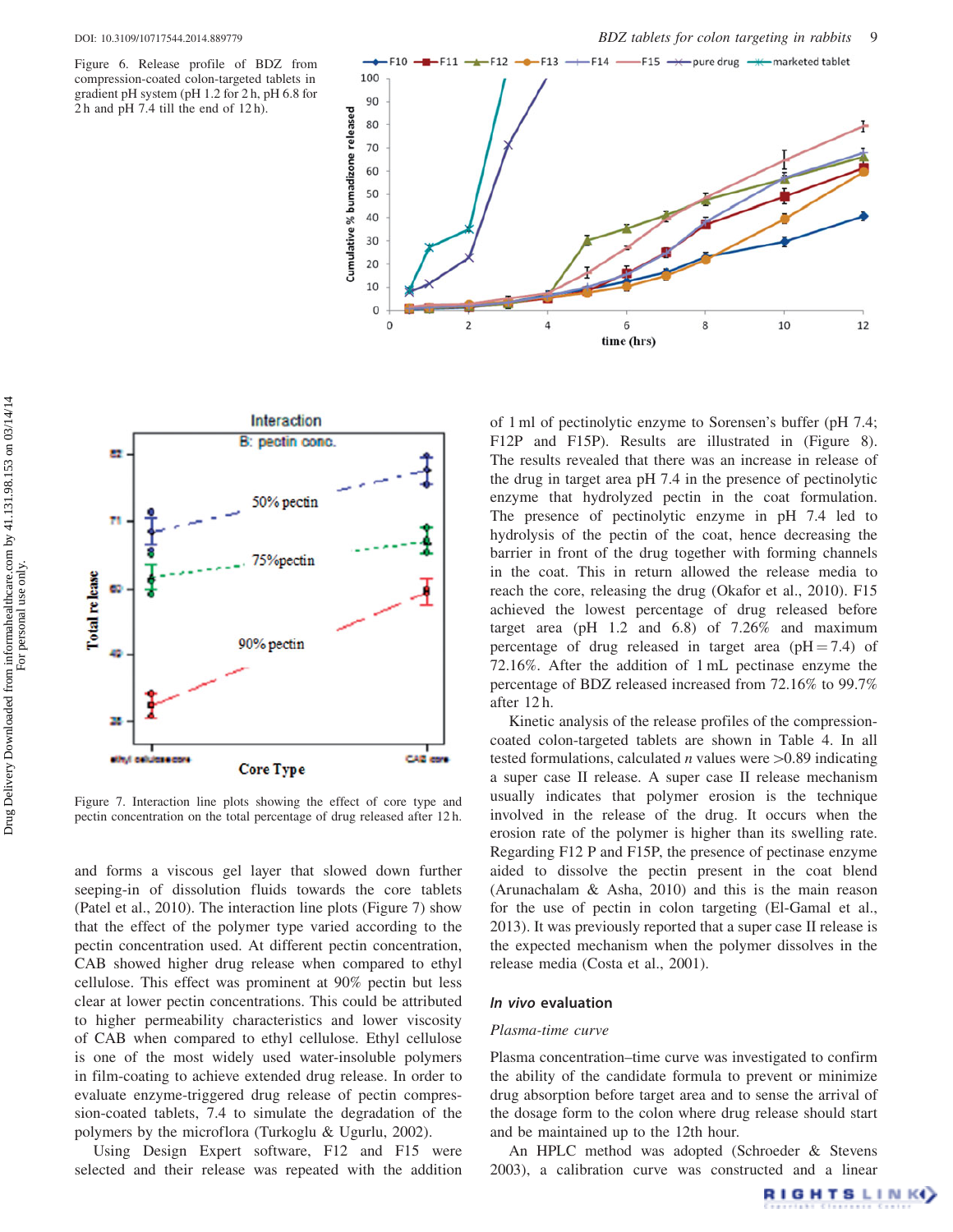<span id="page-9-0"></span>Figure 8. In vitro release of BDZ from prepared formulations (F12 and F15) in the presence (F12P and F15P) and in the absence (F12 and F15) of pectinase enzyme.



Table 4. Mathematical modeling and release kinetics of BDZ from the compression-coated colon-targeted tablets.

|                                    |                            | Correlation coefficient $(R^2)$ |                           | Korsmeyer-Peppas model          |                          |                        |                                                 |
|------------------------------------|----------------------------|---------------------------------|---------------------------|---------------------------------|--------------------------|------------------------|-------------------------------------------------|
| Formula code                       | Zero order                 | First order                     | Higuchi model             | Correlation coefficient $(R^2)$ | Release exponent $(n)$   | Order of release       | Case order                                      |
| F10<br>F11                         | 0.9575<br>0.9236           | 0.9066<br>0.9413                | 0.8497<br>0.800           | 0.9564<br>0.9034                | 1.4494<br>1.5078         | Zero<br>First          | Super case II<br>Super case II                  |
| $F12 P^*$                          | 0.9416                     | 0.8462                          | 0.8871                    | 0.8686                          | 1.6288                   | Zero                   | Super case II                                   |
| F13<br>F <sub>14</sub><br>$F15 P*$ | 0.8551<br>0.9115<br>0.9486 | 0.9745<br>0.950<br>0.9301       | 0.709<br>0.7827<br>0.8465 | 0.9291<br>0.9207<br>0.8747      | 1.33<br>1.4822<br>1.2933 | First<br>First<br>Zero | Super case II<br>Super case II<br>Super case II |

P\*: release was done in presence of pectinase enzyme.

Table 5. Pharmacokinetic parameters of BDZ following oral administration of octomotol and the prepared colon targeted tablets (F15).

|                                                                                                                     | The tested formulae.                                                                 |                                                                                              |  |
|---------------------------------------------------------------------------------------------------------------------|--------------------------------------------------------------------------------------|----------------------------------------------------------------------------------------------|--|
| Parameter                                                                                                           | Octomotol <sup><math>\circledR</math></sup> tablets                                  | F <sub>15</sub>                                                                              |  |
| $Cp_{\text{max}}$ (ng/mL)<br>$T_{\rm max}$ (h)<br>MRT(h)<br>Kel $(h^{-1})$<br>$T_{1/2}$ (h)<br>AUC $(0-12)$ ng.h/ml | $5110.3 \pm 103.21$<br>2.49<br>$0.16 + 0.008$<br>$4.286 + 0.235$<br>$11898 + 385.16$ | $2700.2 \pm 135.14$<br>4<br>5.91<br>$0.102 + 0.0047$<br>$6.79 + 0.31$<br>$10443.15 + 671.63$ |  |

response ( $r^2$  = 0.998) across the full range of concentrations from 100 to 1500 ng/ml was achieved, satisfactory validation parameters, namely, linearity, accuracy, recovery percentage, interday and intraday precision were obtained.

The pharmacokinetic parameters of bumadizone calcium dihydrate following oral administration of a single dose (15 mg) of (i) marketed product and (ii) F15 are shown in Table 5.

The drug plasma concentration–time profiles of both treatments are depicted in ([Figure 9\)](#page-10-0). It is clear that remarkable differences between the two treatments were found. The peak plasma concentration  $(C_{\text{max}})$  of both treatments were found to be  $5110.3 \pm 103.21$  (ng/ml) and  $2700.2 \pm 135.14$  (ng/ml) for the marketed product Octomotol® tablets and the candidate formula (F15), respectively. Statistical analysis of  $C_{\text{max}}$ revealed significant difference  $(p<0.05)$  where candidate formula showed lower  $C_{\text{max}}$  in comparison to the marketed product.  $T_{\text{max}}$  was 1 and 4 h for marketed product and candidate formula, respectively (Table 5). These results confirmed that the candidate formula was able to delay the drug absorption  $(T_{\text{max}} 4 h)$  till the 4th hour (minimum drug absorption at the upper parts of GIT) and to sense the arrival of the dosage form to the target area (colon) when compared to the marketed product that showed a lower  $T_{\text{max}}$  of only 1 h. This could be furtherly confirmed by the increase of the MRT from 2.49 h of the marketed product to 5.91 h of the candidate formula. All the above-mentioned pharmacokinetic parameters  $(C_{\text{max}},$  $T_{\text{max}}$  and MRT) were statistically significant ( $p<0.05$ ) and correlate well with the in vitro release data.

### Histopathological analysis

Histopathological examination of the obtained animal tissue revealed that acetic acid was able to induce a severe inflammation in the colon tissue. This resulted in a pan mural inflammation together with ulceration and gangrene if compared to normal tissue. Treatment with the marketed product did not show significant decrease in formed ulceration and inflammation. However, treatment with F15 showed a marked decrease in inflammation and neutrophil infiltration [\(Figure 10](#page-10-0)).

#### MPO measurement

The acetic acid induced experimental rabbit colitis model was selected because the pharmacological responses of rabbit colonic smooth muscle to inflammatory mediators closely resemble those of the human colon (Percy et al., [1990\)](#page-11-0). MPO activity, which is an important quantitative index for colonic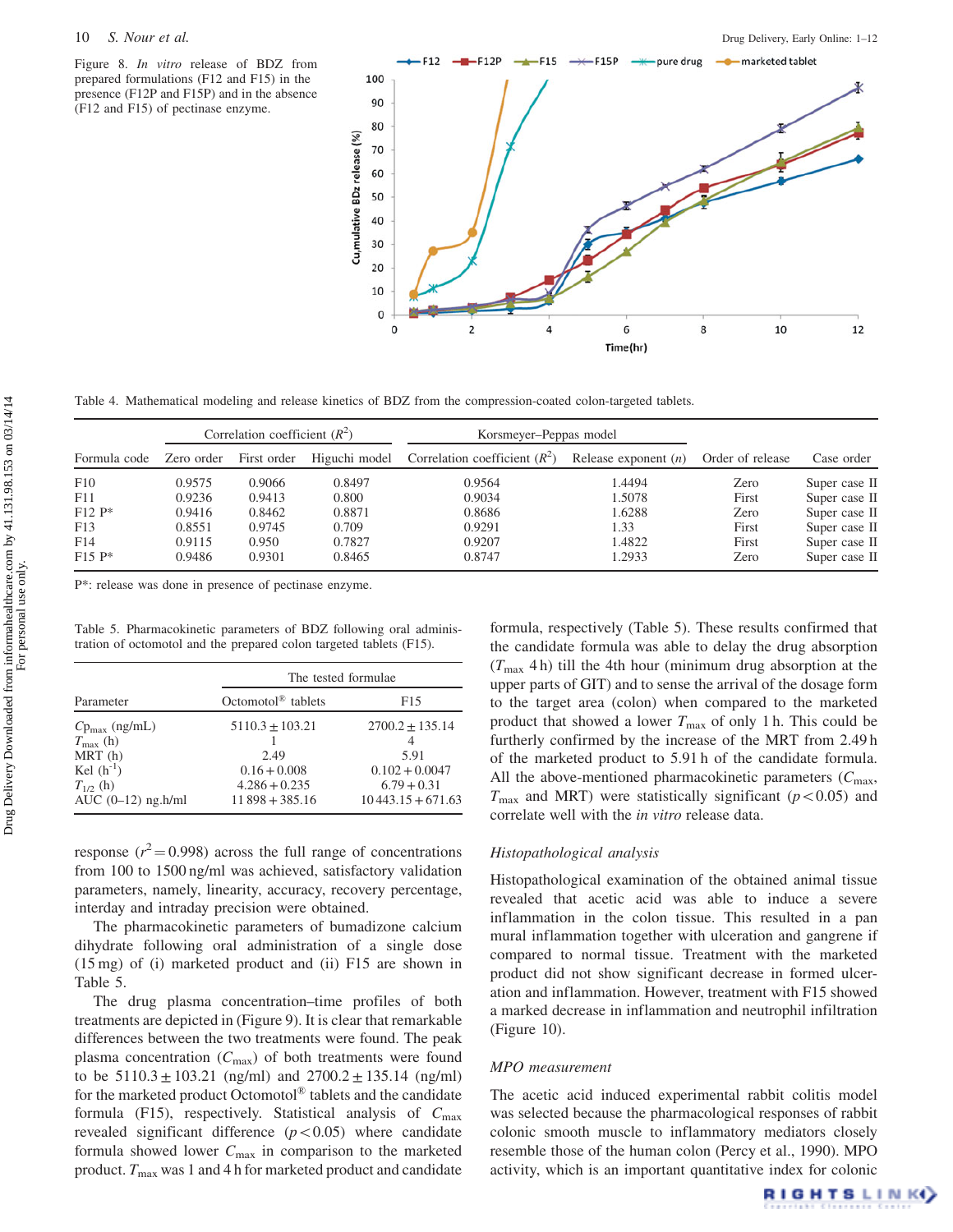<span id="page-10-0"></span>Figure 9. Mean plasma concentrations of BDZ following administration of an oral dose of 15 mg of Octomotol® tablets and F15 compression-coated colon-targeted tablets to three rabbits.

Figure 10. Histopathological analysis of colon tissue. (a) Normal mucosa. (b) Acetic acid induced colitis:pan hemorrhagic infarction, marked inflammation. (c) Treatment with marketed product showing neutrophil infiltration. (d) Treatment with F15: marked decrease in inflammation and neutrophil

infiltration.



Table 6. Mean myeloperoxidase activity of treated and untreated animals (mean  $\pm$  SD,  $n = 3$ ).

| Animal group                    | MPO activity (Mean $\pm$ SD, $n = 3$ ) |
|---------------------------------|----------------------------------------|
| Normal                          | $2.724 + 0.809$                        |
| Acetic acid induced colitis     | $15.363 + 1.205$                       |
| Treatment with marketed product | $11.96 + 1.30$                         |
| Treatment with F15              | $5.7 + 0.389$                          |
|                                 |                                        |

inflammation, was determined in terms of units per gram tissue weight (Soad et al., [2009\)](#page-11-0). MPO activity for normal control group was  $2.724 \pm 0.809$  U/g tissue weight. However, MPO activity of the induced colitis group was found to be  $15.363 \pm 1.205$  U/g tissue weight. This MPO was significantly decreased to  $11.96 \pm 1.30$  and  $5.7 \pm 0.389$  U/g tissue weight in the case of the group that received the marketed product and F15, respectively (Table 6). Statistical analysis was done using SPSS statistical package version 17 (SPSS Inc., Chicago, IL). Post-hoc test revealed that the groups are statistically significant  $(p<0.05)$  concerning MPO activity.

# Conclusion

BDZ was successfully colon targeted using the techniques adopted. Candidate formula (F15) (microspheres prepared using BDZ:CAB in a ratio of 18:1 and compressed into tablets using 50% pectin and 50% Avicel in the coat) was able to adequately modulate drug release avoiding drug release in the gastric ambient, and reaching the colonic targeting where 99.7% release was achieved within 12 h following the zero-order model. Histopathological investigation showed a marked decrease in inflammation and colorimetric assay of inflammatory marker (Myelo peroxidase enzyme) revealed its efficacy when compared to the marketed product. Statistical analysis revealed significant increase in  $T_{\text{max}}$  (4 h) and in MRT (5.91 h) with a decrease in  $C_{\text{max}}$  (2700 ng/ml) when compared to marketed product. This indicates decreased and delayed absorption of the drug. These findings suggest that the microspheres compressed into tablets containing BDZ (F15) are likely to become one of choices for the treatment of ulcerative colitis.